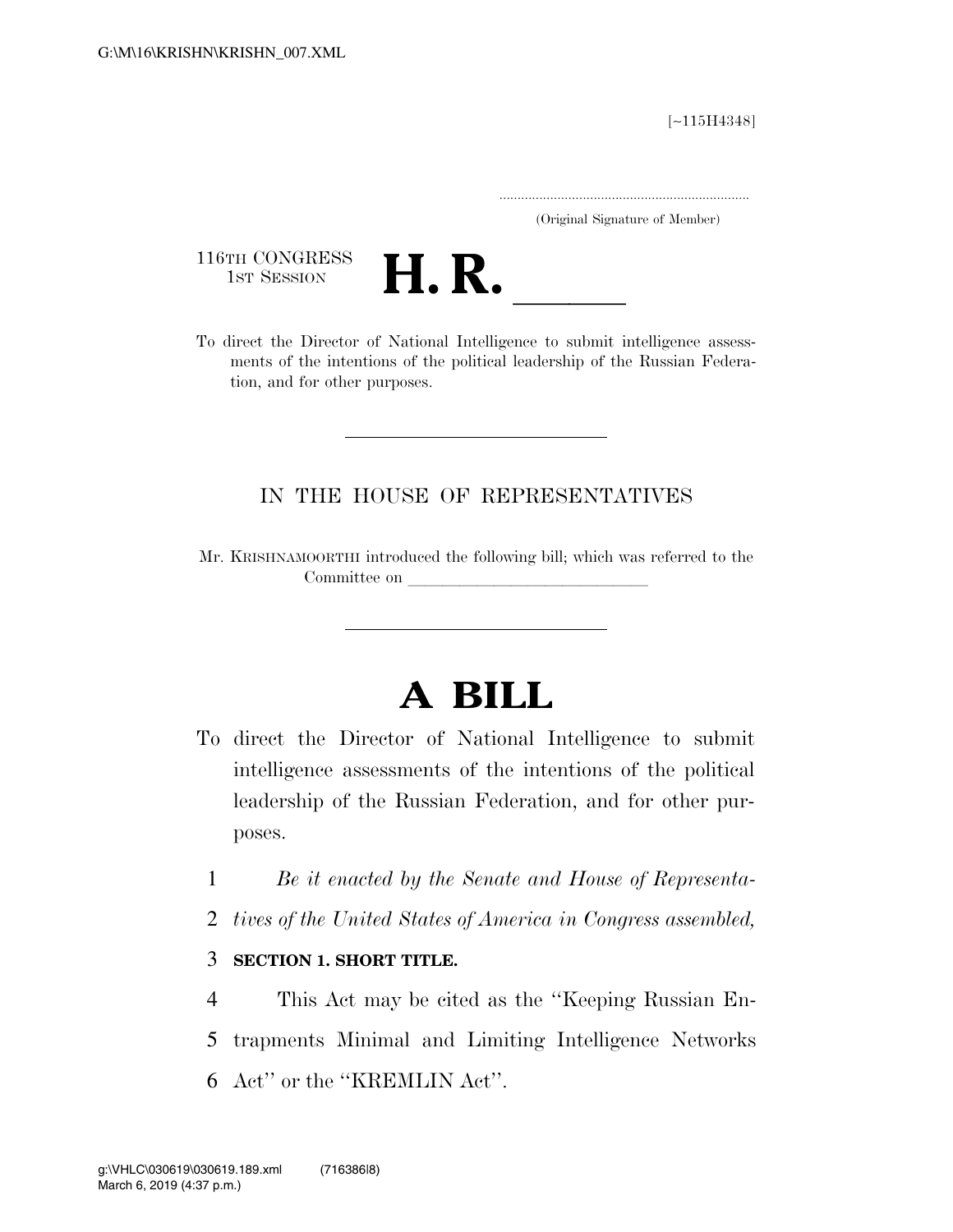### **SEC. 2. FINDINGS.**

Congress finds the following:

 (1) Russia continues to engage in information warfare and political interference in the West, in- cluding by undermining democratic systems and ex- ploiting economic and ethnic tensions within member countries of the North Atlantic Treaty Organization. (2) Such activities constitute a threat to the United States and to its allies.

#### **SEC. 3. SENSE OF CONGRESS.**

11 It is the sense of Congress that—

 (1) the Countering America's Adversaries Through Sanctions Act (Public Law 115–44) au- thorized the United States Government to impose sanctions in response to actions by countries, includ- ing Russia, that undermine the security of the United States;

 (2) the United States should sustain its con- tribution to the newly deployed enhanced forward presence of the North Atlantic Treaty Organization (NATO) in Poland, Lithuania, Latvia, and Estonia and encourage Canada, the United Kingdom, and Germany to continue their important leadership roles in the military presence of NATO in those countries;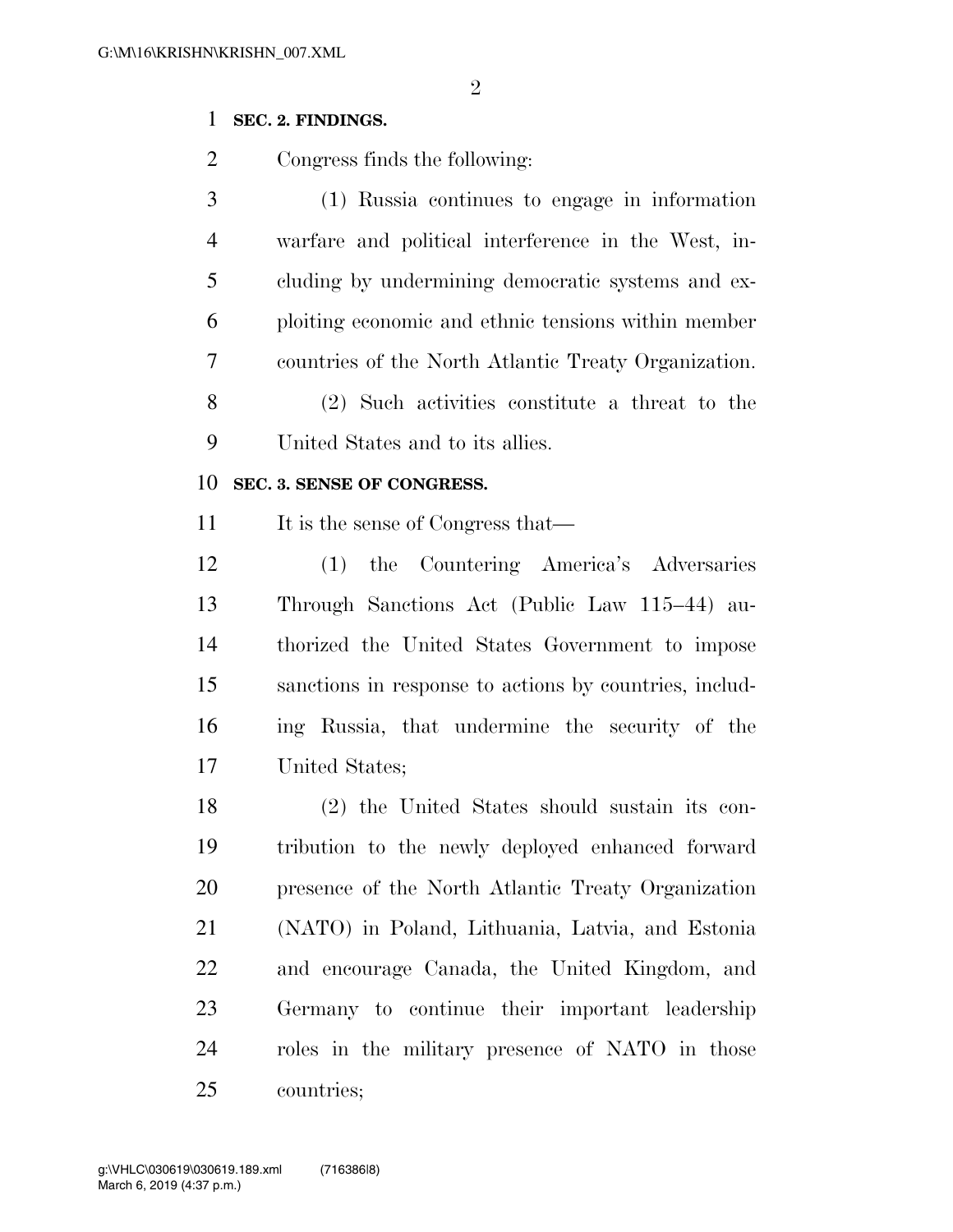| $\mathbf{1}$   | (3) the United States has defensive intentions              |
|----------------|-------------------------------------------------------------|
| $\overline{2}$ | in pursuing such sanctions and such enhanced mili-          |
| 3              | tary posture in Europe, and does not seek to threat-        |
| $\overline{4}$ | en Russian territory;                                       |
| 5              | (4) the United States does not seek to be an                |
| 6              | enemy of the Russian people;                                |
| 7              | (5) the United States desires a peaceful, eco-              |
| 8              | nomically prosperous relationship with Russia based         |
| 9              | on democratic principles where freedom and the rule         |
| 10             | of law are upheld for all; and                              |
| 11             | (6) the United States is committed to defending             |
| 12             | these fundamental beliefs against any Russian ag-           |
| 13             | gression.                                                   |
| 14             | SEC. 4. REQUIREMENT FOR INTELLIGENCE ASSESSMENTS.           |
| 15             | (a) IN GENERAL.—Not later than 90 days after the            |
| 16             | date of the enactment of this Act, the Director of National |
| 17             | Intelligence, in consultation with the Secretary of State   |
| 18             | and the Secretary of Defense, shall submit to the appro-    |
| 19             | priate congressional committees each of the assessments     |
| 20             | described in subsection (b).                                |
| 21             | (b) ASSESSMENTS DESCRIBED.—The assessments                  |
| 22             | described in this section are the following with respect to |
| 23             | the current intentions of the political leadership of the   |
| 24             | Russian Federation and based on intelligence obtained       |
| 25             | from all sources:                                           |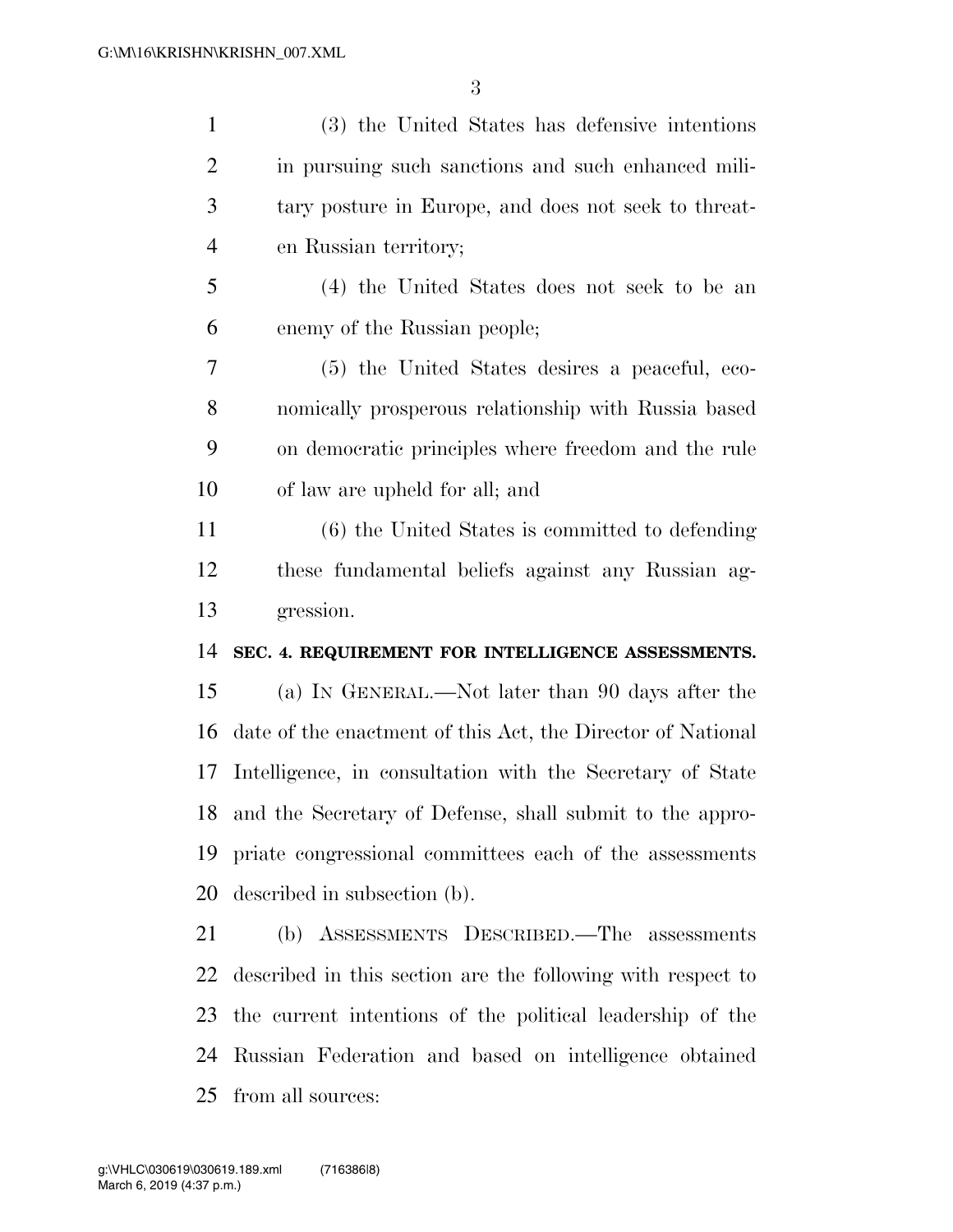| $\mathbf{1}$   | (1) Potential military action against members               |
|----------------|-------------------------------------------------------------|
| $\overline{2}$ | of the North Atlantic Treaty Organization (NATO).           |
| 3              | (2) Potential responses to an enlarged United               |
| $\overline{4}$ | States or NATO military presence in eastern Europe          |
| 5              | or to increased United States military support for          |
| 6              | allies and partners in the region, such as the provi-       |
| 7              | sion of additional lethal military equipment to             |
| 8              | Ukraine or Georgia.                                         |
| 9              | (3) Potential areas where the Government of                 |
| 10             | the Russian Federation could exploit weaknesses and         |
| 11             | divisions among the governments of its Western ad-          |
| 12             | versaries.                                                  |
| 13             | (c) FORM.—Each assessment required under sub-               |
| 14             | section (a) may be submitted in classified form but shall   |
| 15             | also include an unclassified executive summary, consistent  |
|                | 16 with the protection of intelligence sources and methods. |
| 17             | (d) APPROPRIATE CONGRESSIONAL COMMITTEES.-                  |
| 18             | In this section, the term "appropriate congressional com-   |
| 19             | mittees" means—                                             |
| 20             | (1) the Permanent Select Committee on Intel-                |
| 21             | ligence, the Committee on Foreign Affairs, and the          |
| 22             | Committee on Armed Services of the House of Rep-            |
| 23             | resentatives; and                                           |
|                |                                                             |